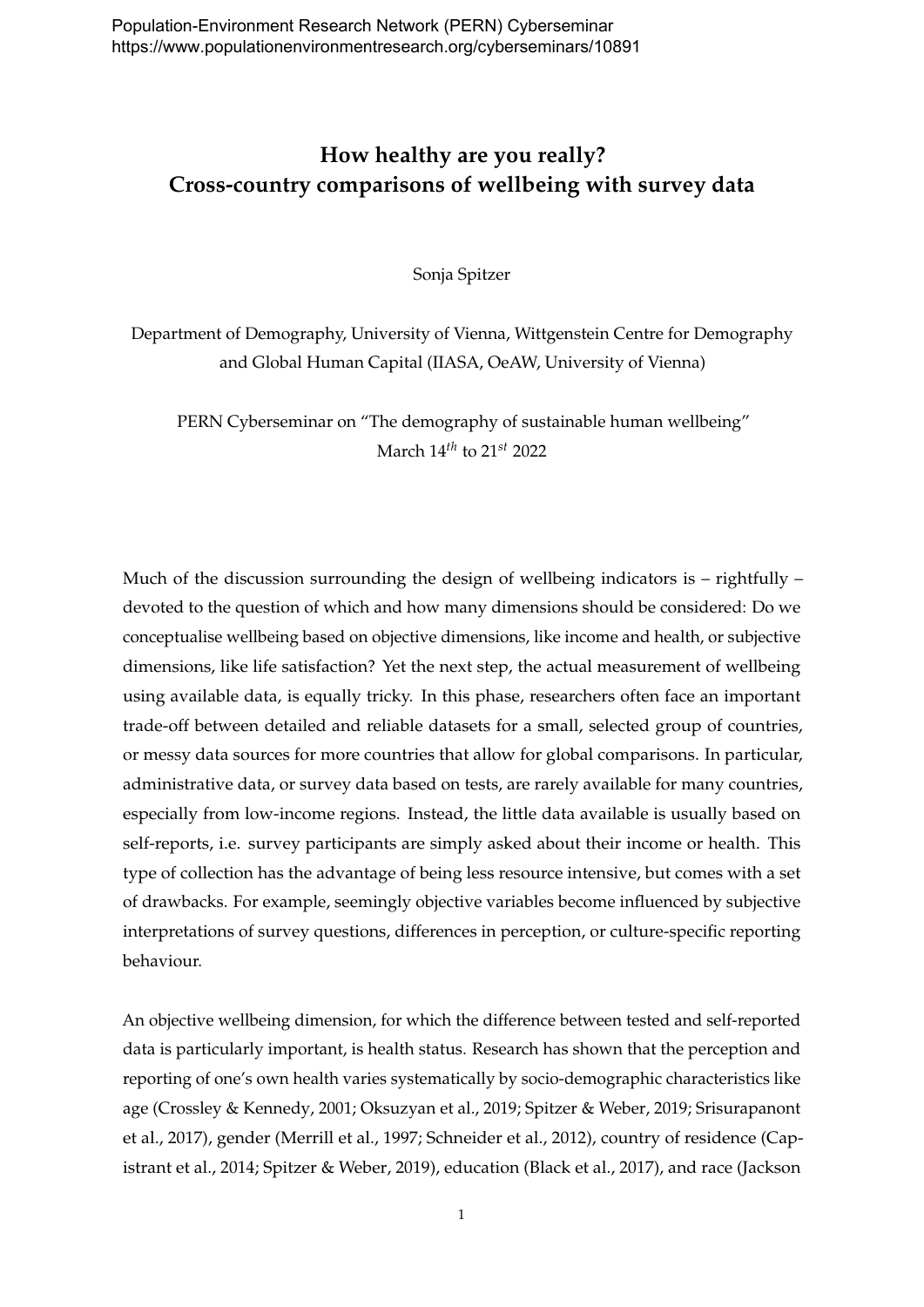et al., [2017\)](#page-2-8). By comparing self-reported and tested health status for the same individual, it is possible to explore the effect of biased reporting behaviour on measures of health status. Spitzer and Weber [\(2019\)](#page-2-2) found that older individuals are more likely to overestimate their health than younger individuals, i.e. they believe they are healthier than is actually the case, making comparisons based on self-reported health across age groups difficult. Similarly, reporting behaviour differs substantially across countries; for example, Southern Europeans are more likely to overestimate their health than people from Western Europe (Spitzer & Weber, [2019\)](#page-2-2). This latter point is especially important for cross-country comparisons of wellbeing, as differences in the reporting of health might obscure actual differences in health status across regions.

One way to overcome these difficulties are tested health measures, like handgrip strength, a well-established indicator of functional status, and powerful predictor of morbidity and mortality (Bhasin et al., [2020;](#page-2-9) Mainous et al., [2015;](#page-2-10) Rijk et al., [2015\)](#page-2-11). Handgrip strength is usually measured using a hand dynamometer, which requires additional resources and special training of the survey interviewers. Less resource intensive tests include the chair stand test or walking speed test, which are more targeted towards older individuals. Tests can also be used to measure cognitive health, for example, via word recall tests, for which survey participants have to memorise a list of words. The execution of these tests might still vary across countries; they are, however, robust to other forms of measurement bias, such as perception and reporting bias, making them ideal candidates for the measurement of objective wellbeing dimensions.

While these tested wellbeing measures are resource intensive and not feasible in certain settings, approaches like the use of anchoring vignettes can also improve the comparability across socio-demographic groups (Voňková & Hullegie, [2011\)](#page-2-12). When opting for an objective conceptualisation of wellbeing – be it in combination with subjective dimensions, or without – it is important that this objective variable is not picking up the same variation as their subjective counterparts. Improving data quality and data availability for all regions is thus key for cross-country comparisons of wellbeing, and ultimately for the design of policies that promote wellbeing on a global scale.